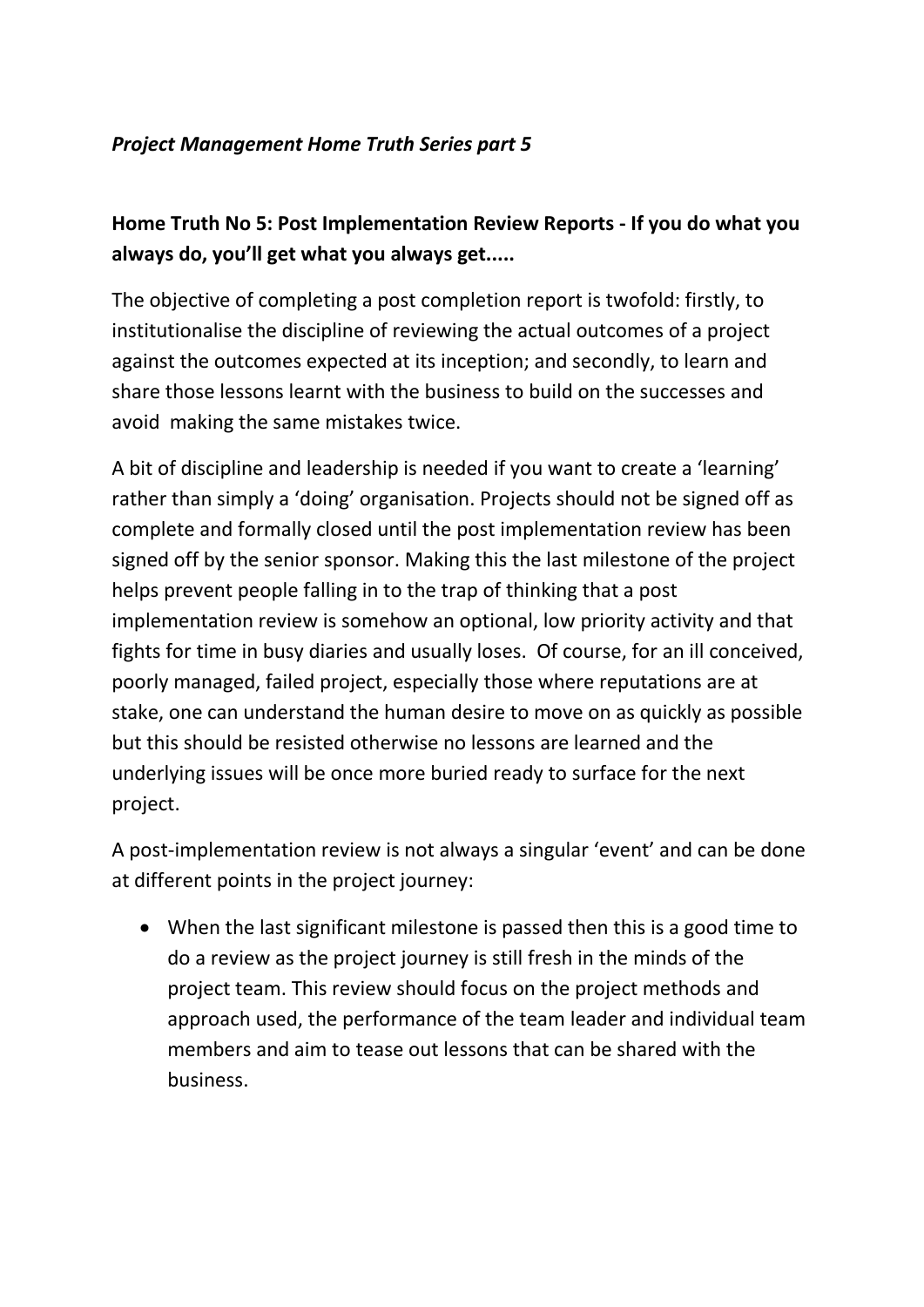Between 3 and 12 months after completion of the last significant milestone. This review should focus on actual results delivered in the sober light of real experience.

One myth that needs shattering from the outset is that it is time consuming and painful to do a post implementation review. Judged in relation to the overall hours spent delivering the project it can often work out at less than 1% of the total time. How you do the review will dictate if it is unnecessarily painful or not. The truth can hurt but shying away from it hurts more in the long run. The 'University of Hard Knocks' can be a good university but the fees are very high!

For learning to take place, whether it is at an individual, team or organisation level, three things need to happen:

- Reality has to be in the room  $-$  team members need to recognise what was done, what was not done and what actually happened during the project journey...
- Tease out insights not just 'lists' and draw good quality conclusions that can help other projects succeed. Work out who and how to communicate these in a way that lands and has the impact they deserve. Burying them in a 'report' is probably the best way for them to be rationalised and ignored so get creative!
- Check that the lessons are being used in practice.

Going through the simple yet powerful learning cycle 'What?' ... 'So What'.... 'Now What' - is a good frame to use in the review. Other top tips for doing an effective post completion review include:

- The team that took the journey should complete the review not just the team leader;
- Adopt a "black and white" approach to focus on the actual outcomes against those specified, milestones were either hit or they were missed, the business benefits were either delivered or they were not and cost targets were hit or missed, the deliverables achieved or not, etc.